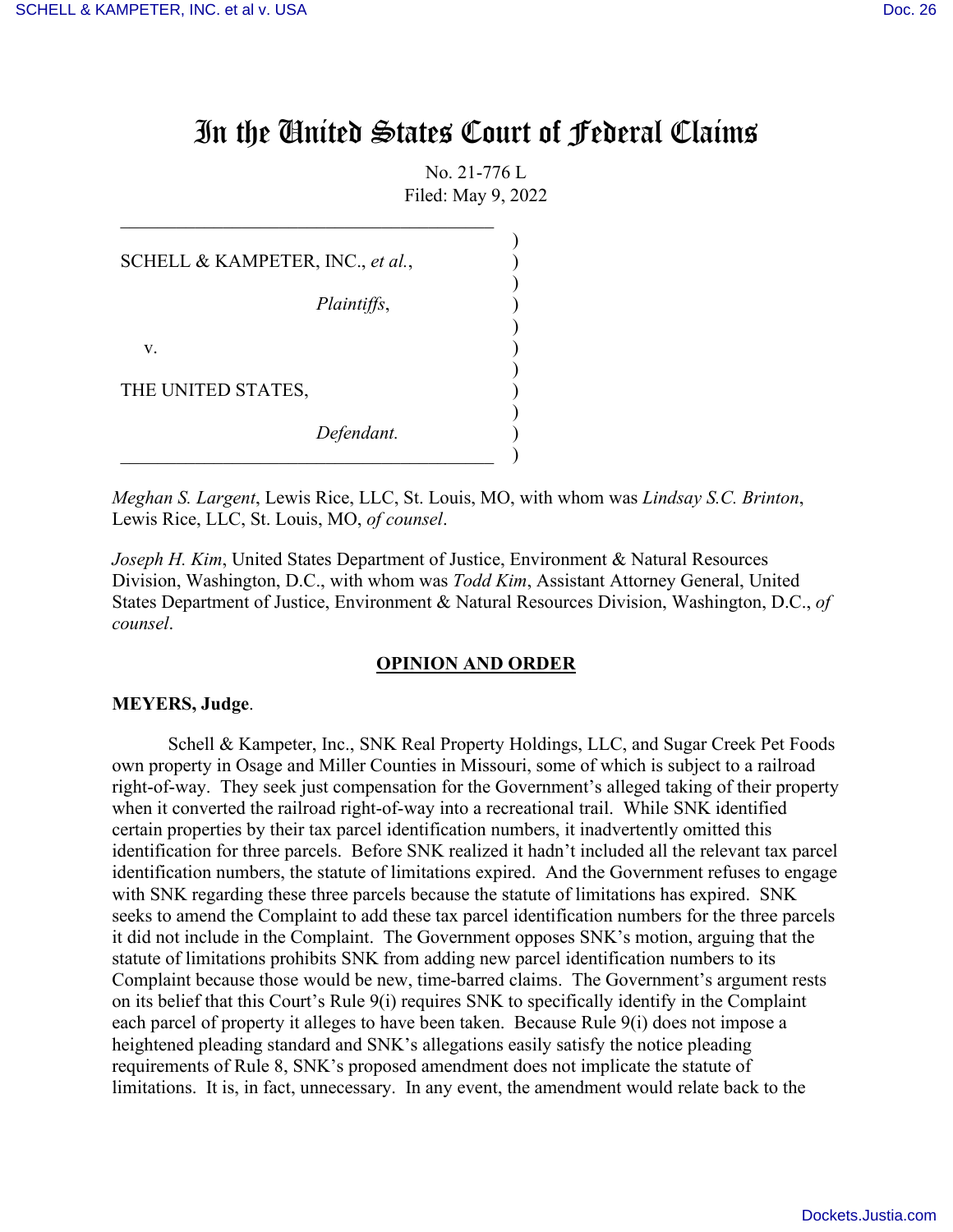Complaint and thus be timely as well. Therefore, the Court grants SNK's motion to amend the Complaint.

## **I. Background**

Each of the plaintiffs alleges that it owns various real property in Miller and Osage Counties, Missouri. ECF No. 1  $\P$  24-26. During the late 19<sup>th</sup> and early 20<sup>th</sup> centuries, a railroad<sup>1</sup> company established a railroad right-of-way between St. Louis and Kansas City. Id. ¶ 4. According to Plaintiffs, the right-of-way ran across an exclusive easement for railroad use that would extinguish if the railroad ceased using it for rail purposes. *Id*. ¶¶ 6, 19-21, 34, 36. The railroad stopped using the right-of-way long ago and the Government invoked the Trails Act to convert the right-of-way into a recreational trail.

Plaintiffs seek just compensation for the Government's alleged taking of their property resulting from the conversion of the reversionary interest in the easement. In the Complaint, each plaintiff identifies the property it alleges the Government has taken. *Id.* ¶¶ 24-26. Because only SNK brings this motion, the Court focuses only on its allegations. SNK identifies the property it claims was taken as follows:

> SNK Real Property Holdings, LLC owned land in Miller County on February 26, 2015. The [Surface Transportation Board ("STB's")] order of February 26, 2015 (Ex. 14) caused a partial taking of Schell & Kampeter's<sup>2</sup> land including, but not limited to, the following tax parcels (identification numbers assigned by the Miller County, Missouri assessor): 08-1.0-02-000-000-002.001, 08-1.0-02-000-000-005.002, and 08-1.0-02-000-000-001-000.

# *Id.* ¶ 25.

The Parties here have engaged in preliminary discovery regarding title and liability issues. As part of this process, Plaintiffs provided all of their title information but the Government refused to discuss any parcel not specifically identified in the Complaint. Plaintiffs now seek leave to file an amended complaint pursuant to Rule 15(a)(2) of the Rules of the Court of Federal Claims ("RCFC"). ECF No. 20 at 1. Specifically, Plaintiffs seek leave to add three additional parcel identification numbers that were "inadvertently omitted from the original complaint." *Id.* The proposed Amended Complaint is otherwise identical to the original complaint. *Id.* The Government opposes amendment because it contends that SNK is trying to bring new claims after the statute of limitations has expired. ECF No. 23.

# **II. Discussion**

<sup>&</sup>lt;sup>1</sup> As in many of the rails-to-trails cases, the initial railroad's interest in the right-of-way passed to several successors in interest. Because the identity of the railroad company is irrelevant to the present motion, the Court refers simply to the "railroad."

<sup>&</sup>lt;sup>2</sup> This appears to be a typographical error. Paragraph 25 addresses SNK's property, not Schell & Kampeter's.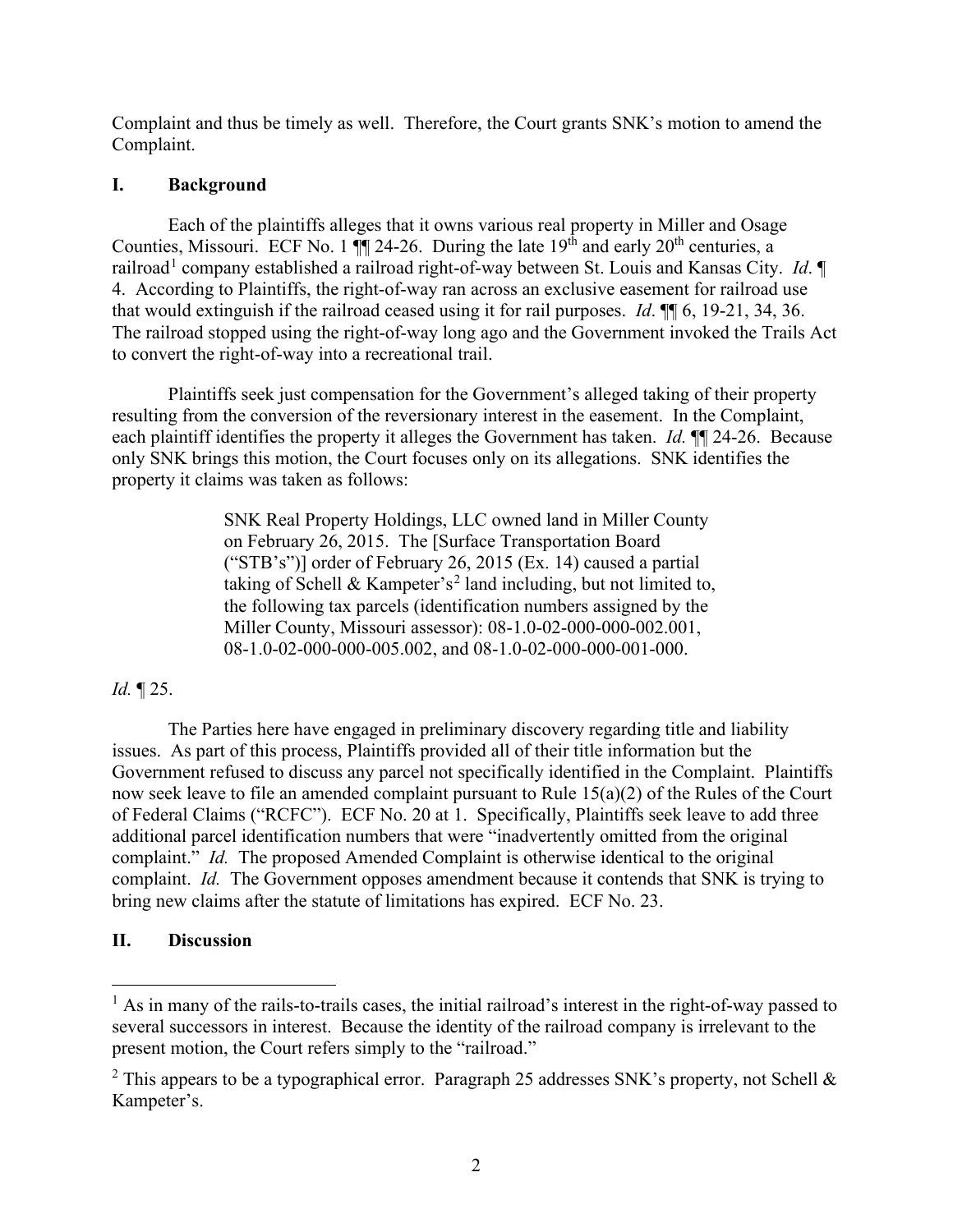Because SNK's motion comes more than 21 days after service of the Government's Answer and the Government opposes amendment, SNK may only amend the Complaint by leave of Court, which "[t]he court should freely give leave when justice so requires." RCFC 15(a)(2). It is well-settled that the granting of leave to amend a pleading under RCFC 15(a) is within the discretion of the trial court. *Kudu Ltd. II, Inc. v. United States*, 153 Fed. Cl. 790, 794 (2021) (citing *Meyer Grp., Ltd. v. United* States, 115 Fed. Cl. 645, 649 (2014). Absent unusual circumstances, the Court will normally grant such leave to amend. *See Mitsui Foods, Inc. v. United States*, 867 F.2d 1401, 1403-04 (Fed. Cir. 1989) (listing reasons for denying a motion to amend as undue delay, bad faith, dilatory motive, failure to cure deficiencies, undue prejudice to nonmoving party, or futility of amendment).

The key issue before the Court is what RCFC  $9(i)$  required SNK to plead in its Complaint. The core of the Government's opposition to amendment is its belief that RCFC 9(i) imposes a heightened pleading standard that required SNK to plead the specific parcels or real property it claims the Government took in this case. ECF No. 23 at 2. And, according to the Government, SNK's failure to do so before the statute of limitations expired renders its new "claims" as to these three parcels untimely. "Not so." *United Affiliates Corp. v. United States*, 143 Fed. Cl. 257, 263 (2019).

As Judge Wheeler explained, RCFC 9(i) does not impose a heightened pleading standard for takings claims. RCFC 9(i) simply reflects the two-part analysis that this Court will conduct when we turn to the merits to determine whether a compensable taking has occurred. First, the Court will look to see if SNK has "'identified a cognizable Fifth Amendment property interest'" that SNK claims to have been taken. *Id.* at 262 (quoting *Acceptance Ins. Cos., Inc. v. United States*, 583 F.3d 849, 854 (Fed. Cir. 2009)). Second, if the Court concludes SNK has identified such an interest, it will decide whether the Government did, in fact, take that property interest. *Id.* Thus, RCFC 9(i) provides that: "In pleading a claim for just compensation under the Fifth Amendment of the United States Constitution, a party must identify the specific property interest alleged to have been taken by the United States."

Properly understood, RCFC 9(i) serves "to guide a prospective plaintiff's pleading." *United Affiliates*, 143 Fed. Cl. at 263. Like other claims, a Fifth Amendment takings claim needs only to satisfy RCFC 8's notice pleading standard elucidated in *Bell Atl. Corp. v. Twombly*, 550 U.S. 544 (2007) and *Ashcroft v. Iqbal*, 556 U.S. 662 (2009). Therefore, SNK "must only plead facts that, when accepted as true, show that [it] hold[s] a property interest, and that the Government took that interest." *United Affiliates*, 143 Fed. Cl. at 262. In other words, SNK needed only to plead "a basic statement of the property interests at issue." *Id.* at 263 (citing *In re Upstream Addicks & Barker (Texas) Flood-Control Reservoirs*, 138 Fed. Cl. 658, 669 (2018)). As Judge Lettow explained, "there is no need [in the complaint] for a plaintiff to separately identify" each piece of property it claims was taken. *In re Upstream*, 138 Fed. Cl. at 669. That is what discovery is for.

SNK pleaded that it was the owner of real property in Miller County, Missouri, on the date the Government authorized the conversion of the railroad right-of-way into a recreational trail. ECF No. 1 ¶ 25("SNK Real Property Holdings, LLC owned land in Miller County on February 26, 2015. The STB's order of February 26, 2015 . . . caused a partial taking of [SNK's] land including, but not limited to . . . ."). According to the Complaint, the right-of-way ran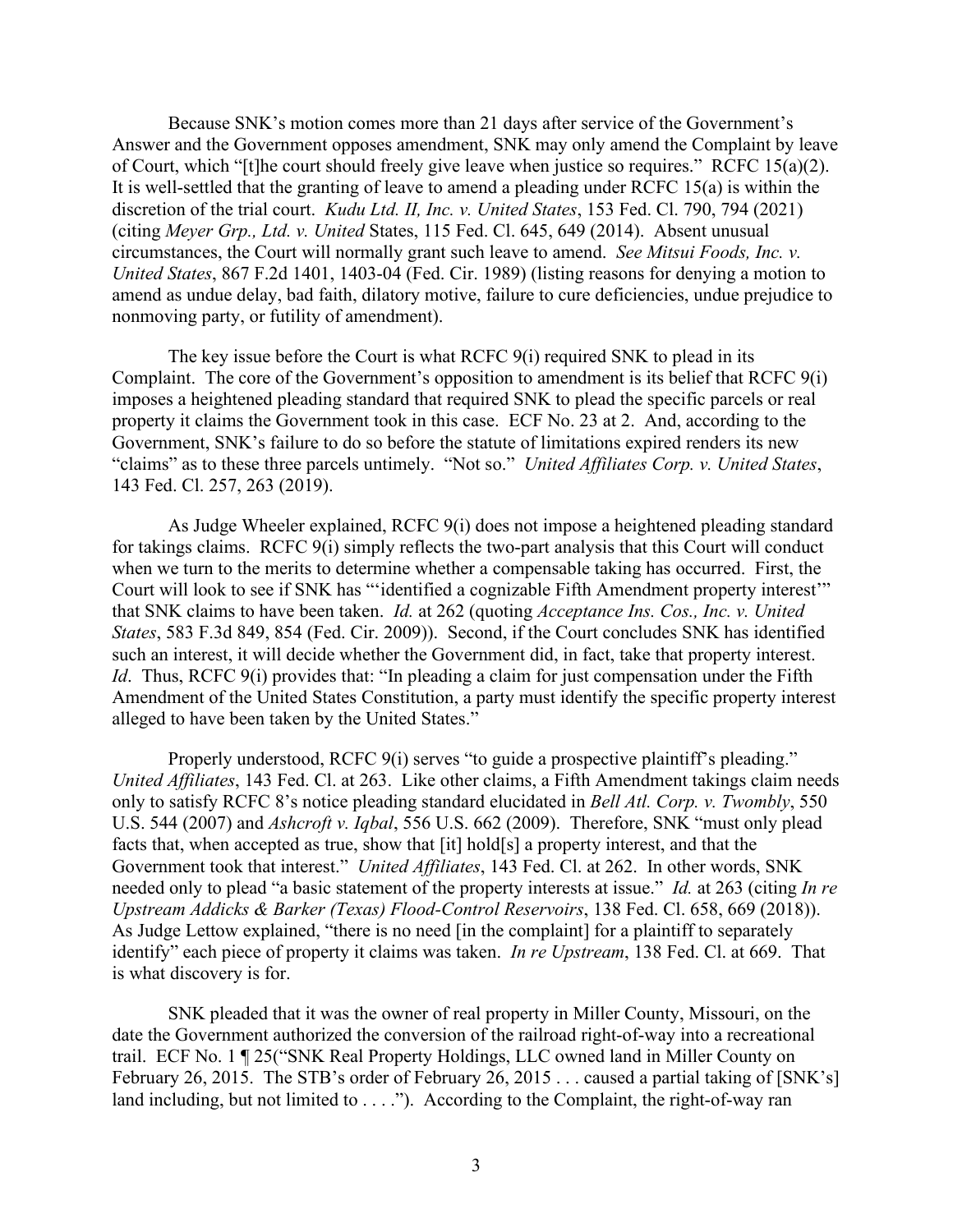across an easement was limited to railroad use would revert to SNK and the other Plaintiffs if the railroad ceased to use it for rail purposes. *Id*. ¶ 5. And when the Government authorized the conversion to trail use, it "invalidated these owners' Missouri state-law right to unencumbered title and exclusive possession of their land." *Id*. ¶¶ 19, 28. In short, SNK has alleged its specific property right—the unencumbered title to real property (after four decades of rails-to-trails litigation, this is unquestionably a "cognizable Fifth Amendment property interest")—that it alleged the Government took when it authorized the conversion of the railroad's right-of-way into a recreational trail. That is all that was required.

SNK pleaded its specific property interest and how the Government allegedly took it. SNK was not required to include any further specificity regarding specific parcels it claims the Government took in its Complaint. *See* ECF No. 20 at 4 (arguing that amendment is likely unnecessary). In other words, SNK clearly satisfied RCFC 8's notice pleading. And, critically, SNK alleged that the Government's taking applied to the parcels with tax identification numbers "including, *but not limited to*" those listed in paragraph 25 of the complaint. ECF No. 1 ¶ 25 (emphasis added). Therefore, the addition of additional parcels' tax identification numbers does not add claims to the Complaint, it merely adds specificity. And RCFC 15's permissive standard is easily met here.

Even if RCFC 9(i) imposed a heightened pleading standard, the proposed amendment relates back to the initial pleading and is, therefore, timely. An amended pleading relates back to and is considered to have been filed when the original pleading was filed if "the amendment asserts a claim or defense that arose out of the conduct, transaction, or occurrence set out—or attempted to be set out—in the original pleading." RCFC  $15(c)(1)(B)$ . Here, the inquiry is whether "the operative facts in the original complaint . . . put the government on notice." *Santana on behalf of Santana v. United States*, 155 Fed. Cl. 57, 69 (2021); *see also Fauvergue v. United States*, 85 Fed. Cl. 50, 54 (2008) (noting the relevant inquiry focuses on the notice given to the defendant by the factual assertions set forth in the original pleading). This notice-based understanding of RCFC 15 asks a court to determine "whether the general factual situation or the aggregate of operative facts underlying the original claim for relief gave notice to [the defendant] of the nature of the allegations it was being called upon to answer." *Anza Tech., Inc. v. Mushkin, Inc.*, 934 F.3d 1359, 1369-70 (Fed. Cir. 2019); *see also Snoqualmie Tribe of Indians ex rel. Skykomish Tribe of Indians v. United States*, 372 F.2d 951, 961 (Ct. Cl. 1967) (construing RCFC 15 to "permit an amended pleading to relate back where there is sufficient notice.").

SNK argues that its proposed Amended Complaint relates back to the Complaint because it does not add a new claim, the relief sought is identical in the original and amended complaint, and the facts alleged are identical in both. ECF No. 20 at 3-4. SNK further contends that the Amended Complaint seeks to "amplify and particularize" the property interest alleged in the original complaint. *Id.* at 4. 3 The Government responds that the relation back doctrine does not apply because Plaintiffs are attempting to "add new claims that are time barred by the applicable statute of limitations." ECF No. 23 at 1. The Government's argument, however, would render

<sup>&</sup>lt;sup>3</sup> SNK also seeks to characterize the Amended Complaint as seeking to correct a "clerical" mistake." ECF No. 20 at 4-5. Because the Court resolves the motion on other grounds, it does not opine on whether the omission of tax identification numbers qualifies as a clerical mistake.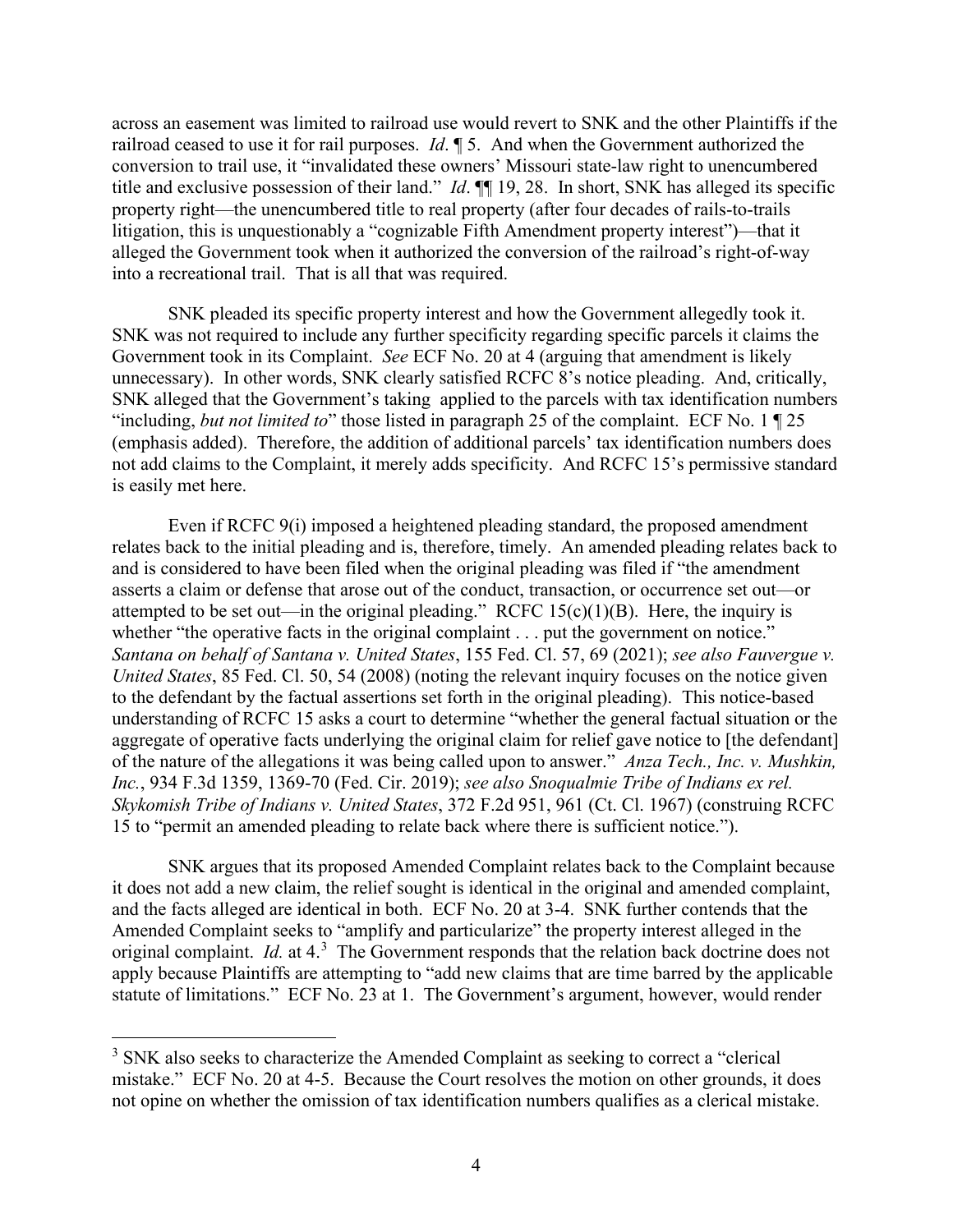the entire relation back doctrine a nullity because amendments before the expiration of the statute of limitations expire have no need to relate back to anything. That is not the law. *E.g.*, *State of Alaska v. United States*, 32 Fed. Cl. 689, 698 (1995) ("If an amended complaint states a claim which arises from the same conduct, transaction, or occurrence (and especially if it states the same claim arising from the same events) as set forth in the original complaint, then it must be considered timely *if the original complaint* was filed within six years from the date upon which that claim accrued.") (emphasis in original).

And the court's opinion in *State of Alaska* is instructive here. There, the court permitted the plaintiff to file an amended complaint under the relation back doctrine for several reasons. *Id.* at 698. First, the amended complaint and original complaint both arose out of the same conduct, transaction, or occurrence. *Id*. That is true here as well. Second, the amended and original complaints both sought just compensation for taking of property, and both complaints also sought identical relief and damages. *Id*. That, too, is true here as well. Finally, the amended complaint frequently quoted the original complaint verbatim. *Id*. Considering these factors, the court concluded that the amended complaint was simply recharacterizing the property interest that was allegedly taken. *Id*. The court therefore held that the amended complaint related back to the date of the original complaint under RCFC 15(c). *Id*.

Here, Plaintiffs' amended complaint arises out of the same conduct, transaction, and occurrence as the original complaint. Both allege a Fifth Amendment takings claim that occurred on February 26, 2015, when the STB issued the NITU. The amended complaint seeks the same relief as the original complaint—just compensation for the property that was allegedly taken when the Government authorized the conversion of the right-of-way into a recreational trail. In fact, the only difference between the amended complaint and the original complaint is the addition of the three parcel identification numbers. Accordingly, the Court can readily conclude that Plaintiffs' amended complaint simply adds specificity the claim in the original complaint.

And given the Court's resolution of the RCFC 9(i) issue, this case also fits within the holding of *Fadem v. United States*, 13 Cl. Ct. 328 (1987), which held that an amended complaint satisfies the relation back doctrine when it expands or amplifies what was alleged in the original complaint. ECF No. 20 at 3. In *Fadem*, the plaintiffs' original complaint alleged "that their *entire* property has been taken by the United States Government for public use." *Fadem*, 13 Cl. Ct. at 335 (emphasis in original). Then the plaintiffs amended their complaint to specify that, if a government resurvey of the property was valid, the Government took 43 acres of their land. *Id*. The amendment "'merely expanded or amplified what was alleged in support of the cause of action already asserted.'" *Id*. (quoting *Seaboard Air Line Ry. v. Renn*, 241 U.S. 290, 293 (1916)). The court in *Fadem* concluded that the capacious language used in the original complaint, *e.g.*, "entire property," put the Government on notice of the allegations against it because "entire property" included the 43 acres omitted from the original complaint. *Id.* Here, Plaintiffs alleged that the STB's February 26, 2015, order "caused a partial taking of [SNK's] land *including, but not limited to*" the specified parcels. ECF No. 1 ¶ 25 (emphasis added). Like in *Fadem*, the language "including, but not limited to" in the original complaint put the Government on sufficient notice of the allegations against it. The inclusion of the tax parcel identification numbers "merely expanded or amplified what was alleged in support of the cause of action already asserted." *Fadem*, 13 Cl. Ct. at 335 (citations omitted).